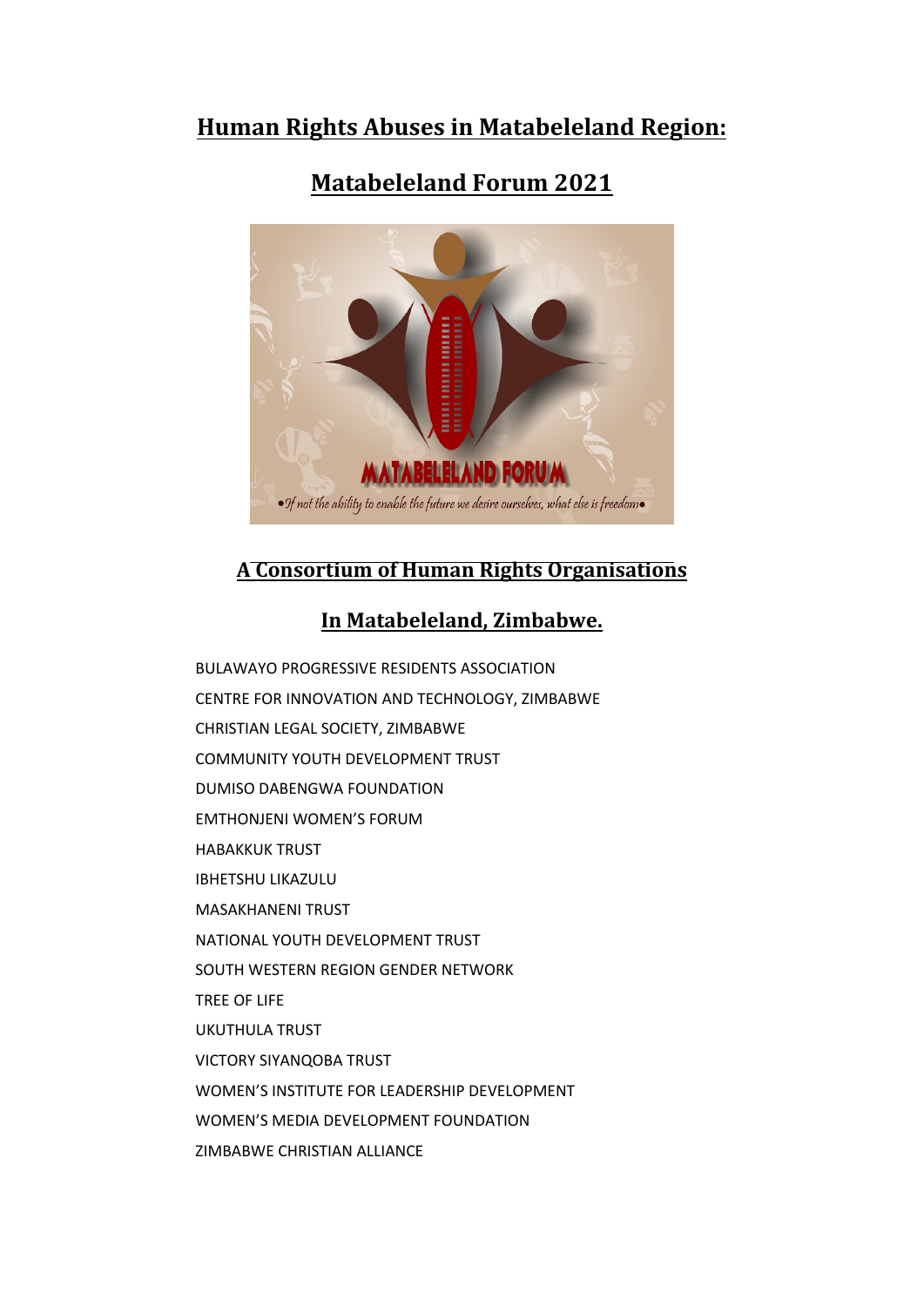### **Introduction**

Matabeleland region has been the epicentre of state sponsored human rights abuses in post independent Zimbabwe. Soon after independence, the governmen<sup>t</sup> of Zimbabwe unleashed the fifth brigade, <sup>a</sup> crack army unit which was deployed in Matabeleland to silence dissenting voices within the masses. The period was marred with acts of torture, intimidation, gruesome violence, abductions and deaths on <sup>a</sup> large scale. According to <sup>a</sup> report released by the Catholic Commission of Peace and Justice (CCJP), it is estimated that over 20 000 civilians were massacred during this period.

The background of disaffection, marginalization and disgruntlement has led to the emergence of several opposition political parties, <sup>a</sup> scenario which has made Matabeleland <sup>a</sup> target of human rights violations. In the first decade of the millennium, the region experienced escalations of human rights abuses which resulted in the torture, disappearance and deaths of civilians at the hands of state security agents. It is also during this period that many political activists from the region sought refuge in the diaspora. The region was not spared from the violent land reform and Operation Murambatsvina which resulted in internal displacements.

Political violence has been rife in the region and has been further exacerbated by the ruling party'<sup>s</sup> need to consolidate its power and influence over the region. The November 2017 coup that resulted in Robert Mugabe'<sup>s</sup> removal from power ushered in <sup>a</sup> new dispensation within the ruling party. This dispensation which gave masses hope for <sup>a</sup> new democratic era in Zimbabwe seems to have had its own agenda that is not any different from the Mugabe era, as it has also sought to consolidate power and influence, thus leading to <sup>a</sup> rejuvenation of state sponsored human rights abuses. The strategy has however evolved to include subtle acts of intimidation, torture and abductions.

*Covid 19 curfews:* There have been reports of human rights violations shrouded in the guise of Covid-19 regulations and restrictions that have provided the state apparatus an opportunity to institute <sup>a</sup> crackdown on political activists and human rights defenders. The absence of effective remedial actions coupled with window dressing mechanisms such as the National Peace and Reconciliation Commission has left people of Matabeleland in <sup>a</sup> state of despondency. This vicious cycle of violence has given birth to <sup>a</sup> timid citizenry that has mistrust and fear of its own government.

The Constitution of Zimbabwe which was adopted in 2013 is founded on progressive principles such as the rule of law, fundamental human rights and freedoms, gender equality, good governance, transparency, justice and accountability and the recognition of the rights of ethnic groups, persons with disabilities, women, the elderly, youths and children. The constitution also incorporates an expansive bill of rights and positive provisions. However, the Covid-19 pandemic has triggered and exacerbated human rights violations that have resulted in the clampdown of human rights defenders by the governmen<sup>t</sup> of Zimbabwe.

# **Violations since 2018**

Gross human rights violations in Matebeleland are manifesting mainly in the following ways:

#### **1. Persecutions and Abductions**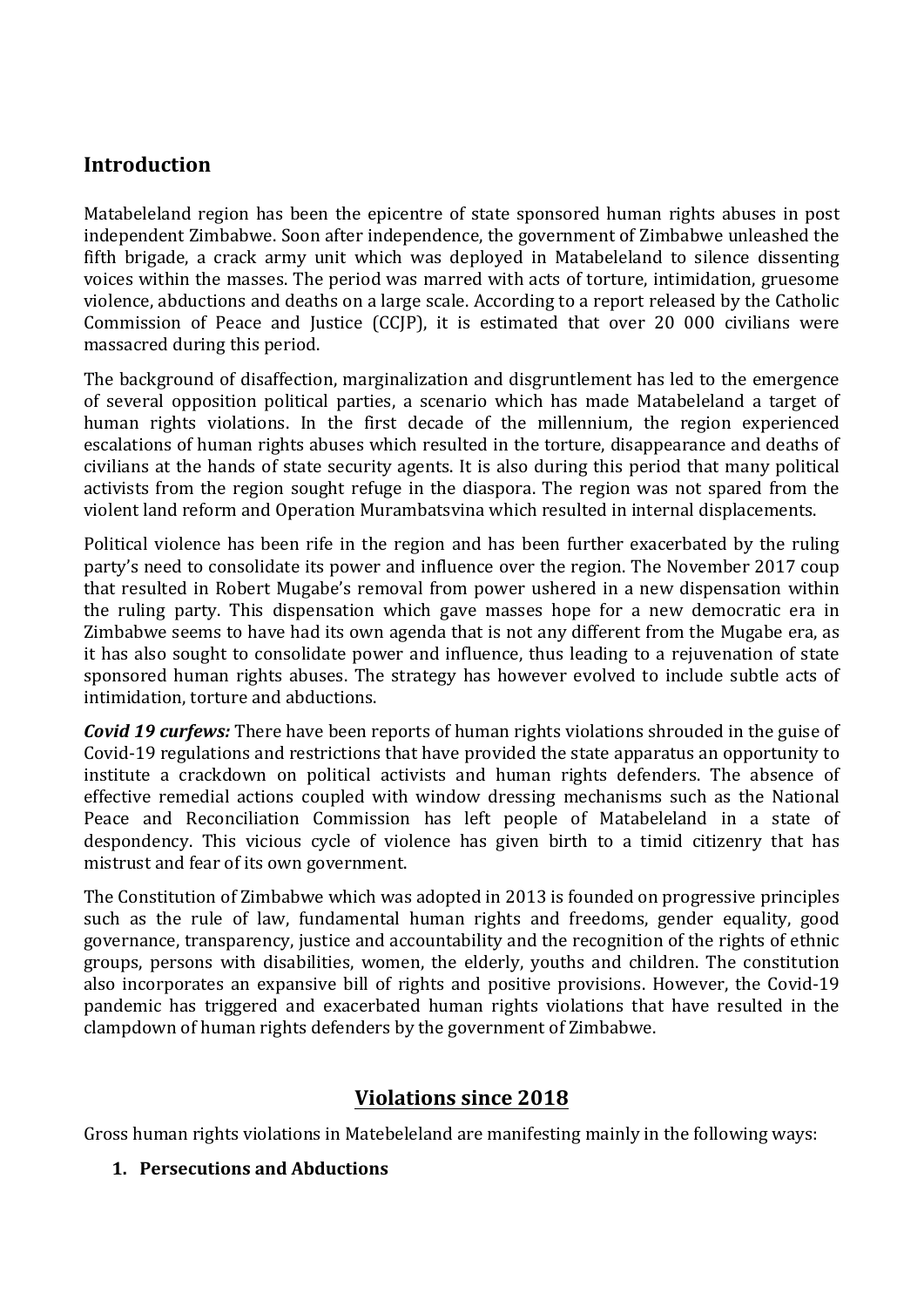- **2. Covid 19 Pandemic: abuse of lockdowns**
- **3. Denial of the right to mourn and memorialize victims of Gukurahundi**
- **4. Denial of the Right to Identity and to Participate in Electoral Processes**
- **5. Degrading socio-economic and political situation**
- **6. Land Invasions**
- **7. Labour Exploitation by Chinese Mining Companies**
- **8. Ethnic Insensitivity and Collapse of Education System of Matabeleland**

#### **1. Persecutions and Abductions**

Politically motivated persecution and abductions of political and social activists have continued during the current reporting cycle.

- 1.1. In July 2020, **Mazwi Ndlovu was killed** by agents suspected to be affiliated to ZANU-PF after he raised concerns about the way food was distributed to the vulnerable in Bulilima District, Matabeleland South. A man suspected of killing him was later arrested and released without appearing in court or applying for bail. The murder of Mazwi is in violation of the right to life*.* The right to freedom of expression was also undermined as the victim was murdered for voicing his concerns.
- 1.2. On the 29<sup>th</sup> of July 2020, security forces raided ZimLive Editor Mduduzi Mathuthu's home for information on subversive materials linked to protests scheduled for July 31. Mathuthu was not at home when the police arrived hence they arrested and detained his sister Nomagugu Mathuthu at Bulawayo Central Police Station. Nomagugu was later released. In <sup>a</sup> bid to locate the whereabouts of Mathuthu, the state security agents abducted his nephew Tawanda Muchehiwa.
- 1.3. **Hostage abduction**: Mduduzi Mathuthu'<sup>s</sup> nephew, Tawanda Muchehiwa was arrested and on their way to the police station he was handed over to other state security agents, who are alleged to have taken him to an unknown location where he was tortured in an attempt to ascertain the whereabouts of his uncle. On the 1st of August 2020, Justice Makonese ordered the police to investigate the whereabouts of Tawanda and produce the outcome at the Tredgold Magistrate'<sup>s</sup> Courts in Bulawayo within 72hours. This court order followed an urgen<sup>t</sup> chamber application filed by <sup>a</sup> lawyer on behalf of the Media Institute of Southern Africa (MISA) on July 31 2020 for <sup>a</sup> habes corpus. On the same day of August 2020, Muchehiwa who was brutally tortured and with serious injuries, was dropped off at his place of residence by his abductors. Muchehiwa'<sup>s</sup> case was in violation of the UN Convention against torture and other cruel, inhuman and degrading treatment or punishment. Section 53 (1) of the Constitution provides that no person should be subjected to physical or psychological torture or to cruel, inhuman, degrading treatment or punishment.
- 1.4. **Hostage Abduction and Torture**: On 7 August, 2020, 4 unidentified men abducted Noxolo Maphosa in Bulawayo while in town. Her assailants sexually assaulted her in <sup>a</sup> bid to locate the whereabouts of her uncle Mr. Josphat 'Mzaca' Ngulube. Ngulube is <sup>a</sup> member of the MDC Alliance, who has been accused of distributing facemasks bearing the slogan, 'Zanu PF must go'. The abduction and torture of Noxolo is against provisions of Section 53 of the Constitution of Zimbabwe. Noxolo Maphosa then fled the country in fear of her life.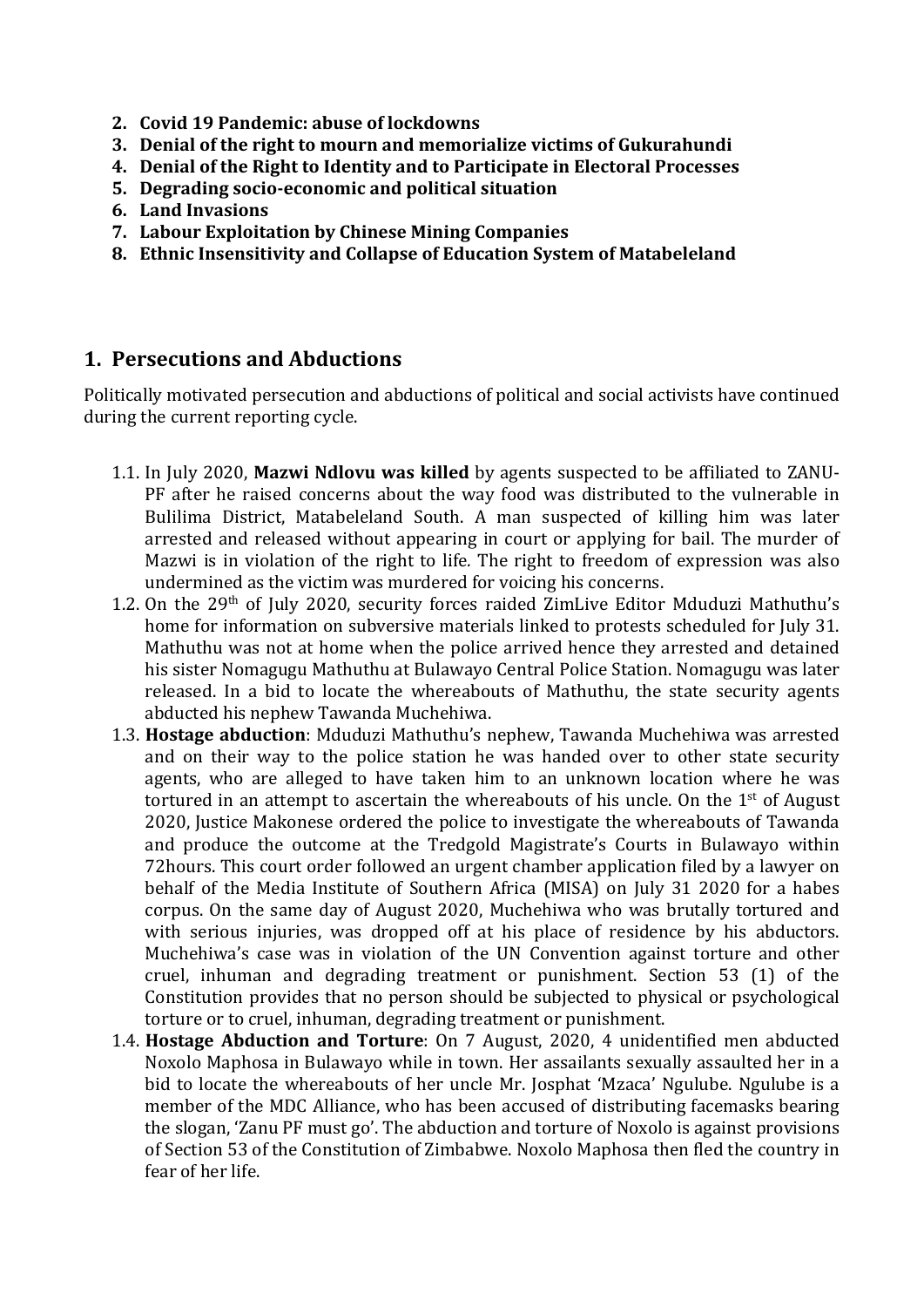- 1.5. Nine MRP activist were arrested on the  $10^{\rm th}$  of March 2021 after they staged a protest at Bulawayo Central Police Station demanding the release of MRP President Mqondisi Moyo. This contravened their right to protest.
- 1.6. On April 12, 2021, four men who introduced themselves as CIOs descended on the Mthwakazi Republic Party (MRP) President Mqondisi Moyo'<sup>s</sup> family home. MRP is <sup>a</sup> secessionist political party that is based in Matabeleland. They demanded information on the whereabouts of Moyo following <sup>a</sup> raid at his home.
- 1.7. **Arbitrary killings of civilians:** on 23 May 2020, Paul Munokopa was shot dead by police during Neighbourhood Watch activities in Hillside Bulawayo. He was shot without warning, while sitting with his girlfriend on the side of the road. This has not been pursued by the police.
- 1.8. **Police torture of women:** Lydia Mapatalapata (63 years old) was beaten using baton sticks when in <sup>a</sup> short queue for maize meal. The police arrived and told people to disperse and as she was old, she could not run and was beaten. This was 1 April 2020 at Nkulumane shopping centre.
- 1.9. People in Simbumbumbu in ward 7 of Gwanda are afraid to talk about issues concerning politics as they fear for their lives. If anyone happens to criticize or talk about the political matters the officials always find something to accuse them of because of what they might have said about the government: for example, one of the community members was once tied up on <sup>a</sup> tree overnight for criticizing the government.

# **2. Covid 19 Pandemic**

The Corona virus pandemic has led to global restrictions on the movement of people in order to protect populations against the uncontrolled spread of the virus. This is understandable. Many governments around the world have introduced social grants of various kinds to ensure the survival of those in jobs that have been banned. However, this has not been the case in Zimbabwe, where more than 80% of families survive in the informal sector. This has led to grea<sup>t</sup> hardship, and to many resorting to having to run and hide from the authorities in their daily quest to feed their families. While it is reasonable that the outbreak of the deadly pandemic has restricted people'<sup>s</sup> freedom of movement and freedom of assembly, in Zimbabwe, road blocks and food queues have at times become places of bribery and violence, and even murder at the hands of state agents. Lockdown has been used selectively against the opposition and has also impacted catastrophically on education.

#### **Murders, assaults and gatherings**

- 2.1. Paul Munakopa was shot dead on the 23<sup>rd</sup> of May 2020 along Caithness road in Hillside, Bulawayo during lockdown. (see 1.7)
- 2.2. Emmanuel Mavunde was shot was shot dead on the 15<sup>th</sup> of October 2020 along Old Tsholotsho road near Greengables school in Khami area.
- 2.3. Two (2) Cowdray Park ladies, Nokuthula Mpofu and Ntombizodwa Mpofu were assaulted and detained by the police during the lockdown, on 16 April 2020. They were beaten with baton sticks and ethnically insulted as "ugly Ndebele ladies". They were shopping and in <sup>a</sup> long food queue at <sup>a</sup> time of food shortages. A case was opened against the police responsible and the case has not been taken forward. [https://www.sundaynews.co.zw/lockdown-cowdray-park-police-assault-case-](https://www.sundaynews.co.zw/lockdown-cowdray-park-police-assault-case-%20%20%20%20%20%20%20%20%20%20postponed/) postponed/ <https://cite.org.zw/ngos-condemn-harassment-of-cowdray-park-residents-by-police/>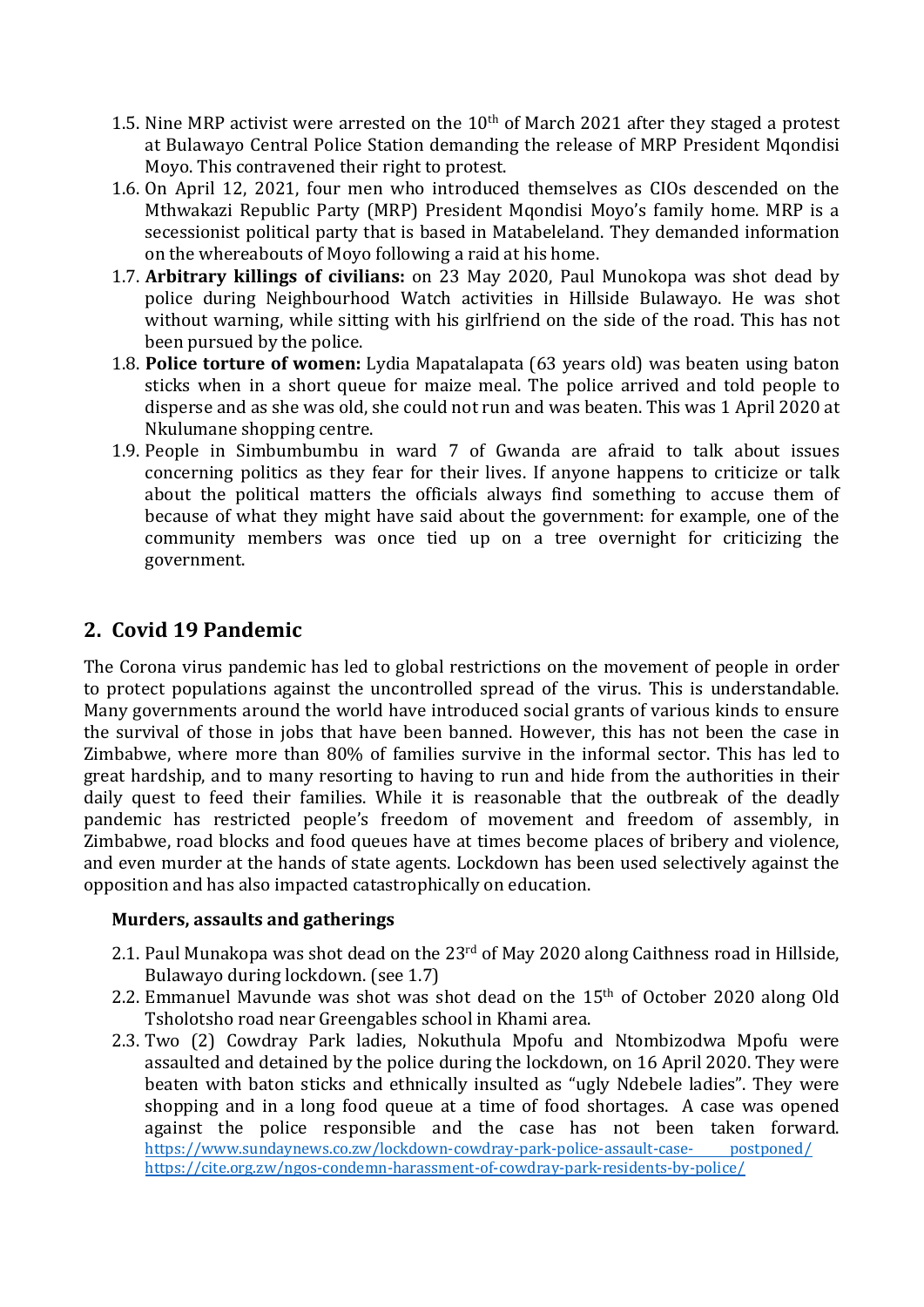2.4. Selective use of the lockdown laws has meant that ZANU PF campaign events have been allowed, while other political gatherings have been prevented.

#### **Health and socio-economic**

- 2.5. **Persecution of informal traders:** the closure of informal markets on 24 June 2020, without warning or compensation, led to widespread beatings and abuses of traders, who were violently herded out of their vending sites. [https://www.aljazeera.com/news/2020/4/6/anxiety-over-rights-violations-as-zimbabwe](https://www.aljazeera.com/news/2020/4/6/anxiety-over-rights-violations-as-zimbabwe-enforces-lockdown)[enforces-lockdown](https://www.aljazeera.com/news/2020/4/6/anxiety-over-rights-violations-as-zimbabwe-enforces-lockdown)
- 2.6. **Remittances:** The closure of borders has impoverished households dependent on goods arriving through small operatives, who have typically delivered food parcels to the doors of rural and urban homesteads.
- 2.7. **Reduced service delivery:** Duty bearers, for instance health practitioners, have used the pandemic to shield their failure to serve patients citing fears of catching the virus, for example in Plumtree District Hospital. Affected patients revealed that they have been turned away from the hospital without being served.
	- **2.7.1.** In another scenario in Gwanda <sup>a</sup> female patient died in the queue at Phakama Clinic without being attended to, because the staff feared exposure to Covid 19.
	- **2.7.2.** Lack of access to identity and travel documents owing to office closures has severely impacted the rights of citizens.

#### **Education**

2.8. Closure of schools to contain the spread of Covid led to <sup>a</sup> disastrous lack of access to education for most pupils for most of 2020. There are no online alternatives in rural schools, where most school age children reside. In some rural districts such as Mangwe, learners struggle to access radio lessons as the current radio station being used by the Ministry of Education is out of reach.

### **3. Denial of the right to mourn and memorialize**

- 3.1. The most disturbing violation of human rights in Matabeleland and Midlands lately is the denial of the right to mourn those who died or disappeared as <sup>a</sup> result of the Gukurahundi genocide. The state continues to refuse to allow victims and survivors the right to gather, in small groups in keeping with Covid restrictions, and erect memorial monuments in remembrance:
	- **3.1.1.** In May 2018, state agents prevented the erection of <sup>a</sup> plaque at Bhalagwe torture camp in Matobo district.
	- **3.1.2.** In February 2019, when <sup>a</sup> plaque was erected at Bhalagwe, it was destroyed by state agents within <sup>a</sup> week.
	- **3.1.3.** On 25 May 2021, <sup>a</sup> replacement plaque was erected at Bhalagwe and this was stolen by state agents within 24 hours. Those wishing to conduct memorial activities were also harassed for several hours – on the same day as hundreds gathered without interference to commemorate the unveiling of <sup>a</sup> statue in Harare.
	- **3.1.4.** In June 2021, <sup>a</sup> plaque on <sup>a</sup> massacre site in Midlands was also removed.
	- **3.1.5.** This is indicative of the selective 'right to remember' in Zimbabwe, and is perceived as <sup>a</sup> denial of, and continuation of the genocide. In addition, the state is stalling on addressing the genocide in every way it can and as <sup>a</sup> result thousands of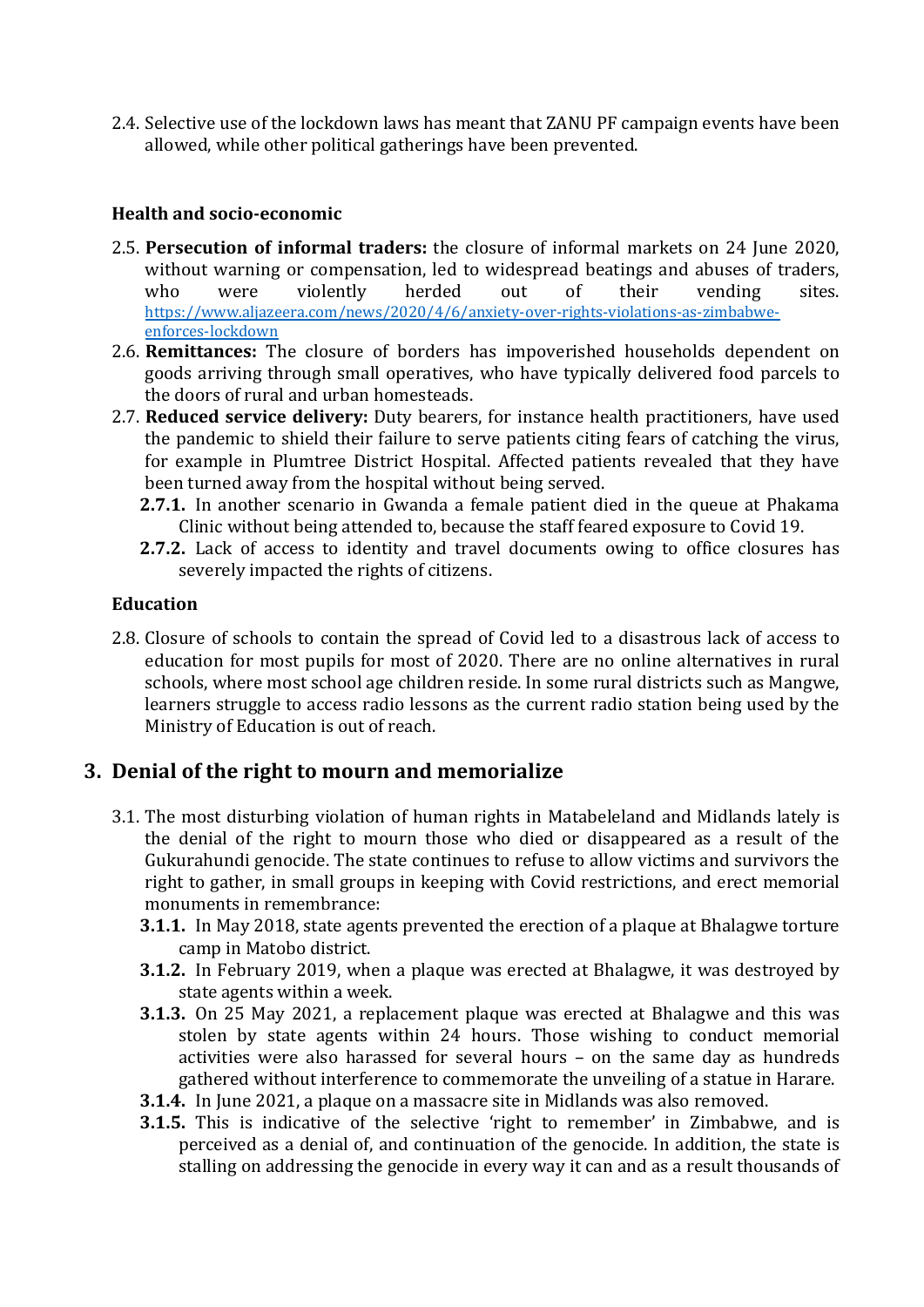survivors who hoped to see justice in their life time or at least <sup>a</sup> measure of truth, are dying in the pain of not seeing anything tangible towards addressing the matter.

3.2. **The dead are not equal:** in December 2019, the exhumations of five victims of Gukurahundi in three graves in Lupane, Matabeleland North, were approved by the National Peace and Reconciliation Commission, to be undertaken by forensic experts. This permission was withdrawn by the President'<sup>s</sup> Office at the last minute, without explanation. Despite repeated petitioning, these families are still being denied their dead. It is noted that the dead of the War of Liberation continue to be exhumed with impunity, including during lockdown in 2020. It is further noted that exhumations are being undertaken in such <sup>a</sup> way that bones and the likelihood of retaining dignity and identity of the deceased is violated and destroyed. International best practice requires that those with forensic archaeological and anthropological expertise lead exhumations.

### **4. Denial of the Right to Identity and to Participate in Electoral Processes**

- 4.1. Failure to hold by-elections under the excuse of Covid 19 regulations, meaning that there are constituencies that currently have no representation.
- 4.2. The lack of accessibility to Identity documents has undermined the ability of youth to register to vote.
	- **4.2.1.** Lack of birth certificates for youth, including death certificates for dead parents, means they cannot produce needed documents to register for an ID.
- 4.3. The Matabeleland provinces have registered almost no new voters ahead of the 2023 election, and this is also likely to lead to loss of constituencies and therefore reduced representation nationally. This will further marginalize the voice of Matabeleland residents.
- 4.4. The violence and threats that occur with every election has undermined the interest of youth, in particular when it comes to participation in elections.
- 4.5. **Denial of the diaspora vote** for millions of people from the region who were driven out of the country by state-sponsored political persecution, unemployment, hunger and poverty.

# **5. Degrading Socio-Economic and Political situation**

- 5.1. Known critics of the governmen<sup>t</sup> have been *denied access to food donation*<sup>s</sup> in Halisupi (Gwanda Rural).
	- **5.1.1.** In Matobo District, during food distribution, youth have been forced to chant political slogans in exchange for food.
	- **5.1.2.** In Shumbeshabe area of Matobo district there have been reports of food and other aid distribution being politically partisan.
- 5.2. In *Sexual Reproductive Health Rights* (SRHR) activities, it has been observed that young people, in particular girls, are denied access to their SRHR that are guaranteed by the Constitution of Zimbabwe. Young people lack access to contraceptives as <sup>a</sup> result cases of teenage pregnancies are increasing. Also young girls have no access to sanitary wear and some of them end up using unhealthy strategies to survive menstruation.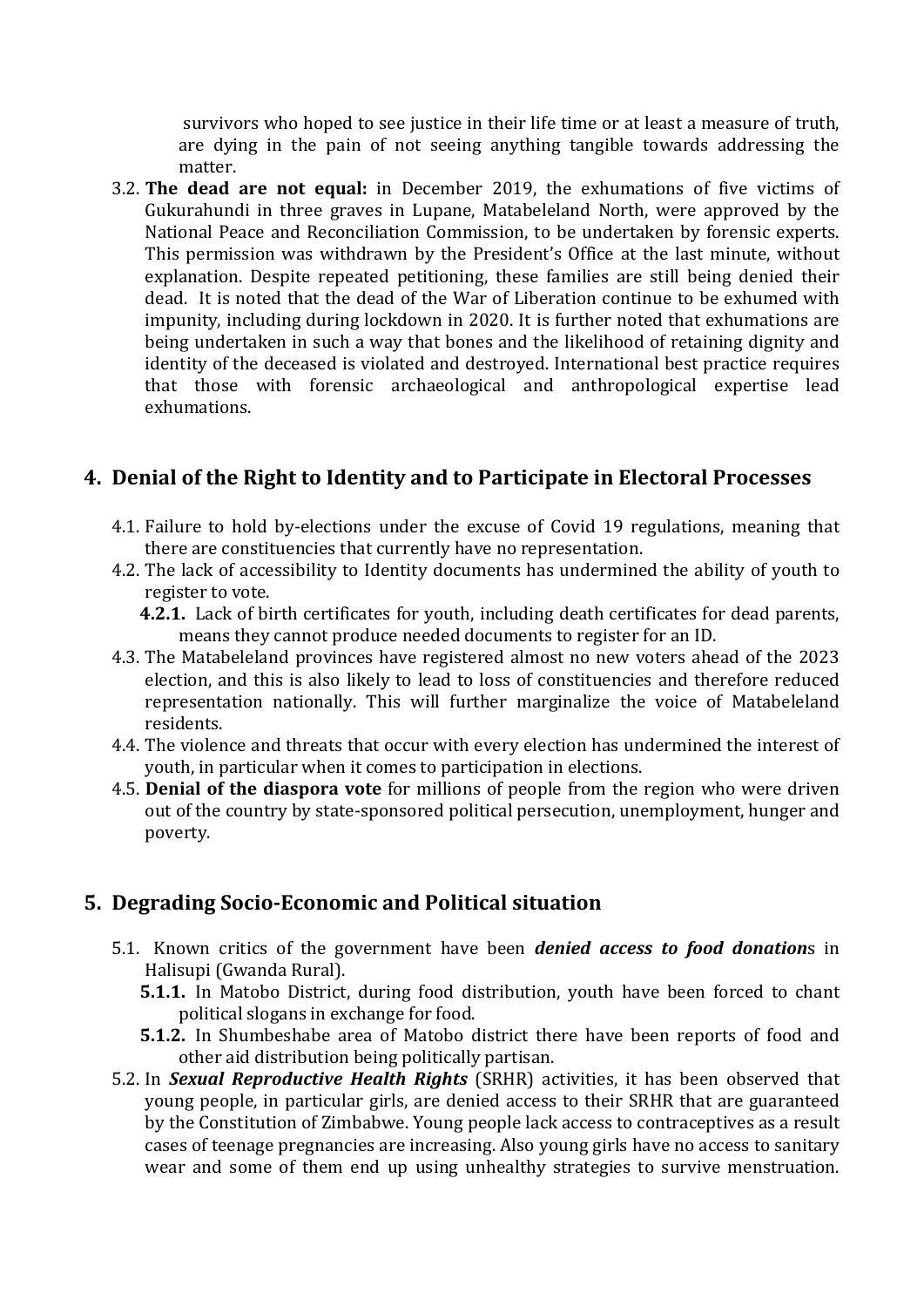These SRHR violations have resulted in some girls missing out school lessons at <sup>a</sup> time when every lesson counts. [http://www.amakhosikazimedia.org/index.php/news/244](http://www.amakhosikazimedia.org/index.php/news/244-covid19-restrictions-limiting-young-women-s-access-to-srhr-services-in-gwanda.html) [covid19-restrictions-limiting-young-women-s-access-to-srhr-services-in-gwanda.html](http://www.amakhosikazimedia.org/index.php/news/244-covid19-restrictions-limiting-young-women-s-access-to-srhr-services-in-gwanda.html)

- **5.2.1.** There is lack of access to contraception in rural clinics.
- **5.2.2. Teenage pregnancies and reports of sexual abuse** have soared during lockdown, with schools closed and young girls spending time in food and water queues, including into the night.
- 5.3. There are *serious water shortages* throughout rural areas. Government has failed in its responsibility to provide working boreholes and people in Matabeleland South can walk more than 10 km to reach water.
- 5.4. **Typhoid Outbreak in Bulawayo:** 12 people from Luveve suburb died and 1500 residents fell in in the month of June 2020, after drinking water from an infected water source. Residents reported falling ill after drinking tap water provided by the Bulawayo City Council (BCC). It was reported that the water, when pumped from the tap was discoloured, with particles of solid matter suggesting raw sewer in the odour. It is the responsibility of the BCC to ensure that clean and safe water is provided for residents in the city. Failure of the council to maintain and inspect its water infrastructure resulted in the outbreak of the water-borne disease. <https://www.sundaynews.co.zw/typhoid-in-bulawayo/>

### **6. Land Invasions**

- 6.1. In blatant disregard for property rights and the mantra of indigenization, Government in the month of June 2021 seized Sipho Malunga'<sup>s</sup> farm in Umguza District, Matabeleland North Province. Malunga is an outspoken critic of the state. He and two partners own the land which is private land and not land acquired by the state. The unconstitutional seizure of the farm is alleged to have been spear-headed by the Zanu PF Matabeleland North Leadership and high-ranking officials and is against the dictates of the Constitution on land acquisition and property rights.
- 6.2. On 16 September 2020, the people of Matobo District in Matobo area were brutally assaulted by the police because they had evacuated gold panners who had invaded their area. This case was not investigated further and justice was not brought forward.
- 6.3. Brian Davies and his family were evicted from Ntabazinduna Farm in 2019 after the Umguza District Council'<sup>s</sup> lands committee allocated the property to Ambrose, in spite of a court order in his favour. On Monday the  $8^{\rm th}$  of March activists led by Mqondisi Moyo attempted to eject the invader, and they were fired on. This was in defiance of the right to freedom from arbitrary eviction and compensation. The Constitution provides for the compensation of persons for improvements made on land acquired by the government.

# **7. Labour Exploitation by Chinese Mining Companies**

7.1. 19 January 2020, <sup>a</sup> petition was submitted to: Zimbabwe Human Rights Commission (ZHRC), National Peace and Reconciliation Commission (NPRC) and Zimbabwe Gender Commission (ZGC) on the 19<sup>th</sup> of January 2020, SWRGN in partnership with Matabeleland Institute for Human Rights and other CSOs in the region presented <sup>a</sup> petition to Zimbabwe Human Rights Commission (ZHRC), National Peace and